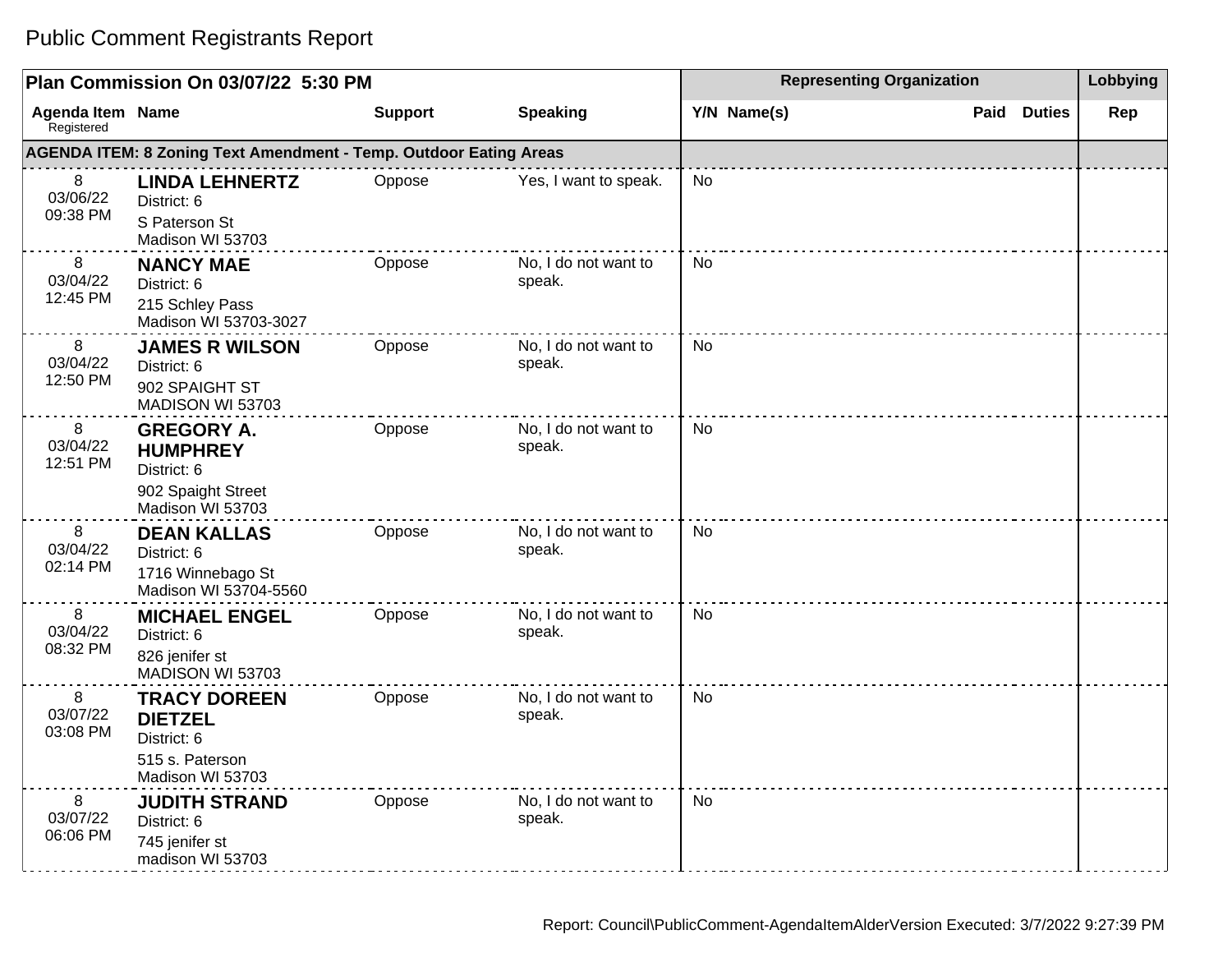| Plan Commission On 03/07/22 5:30 PM   |                                                                                                |                                           |                                                                       | <b>Representing Organization</b> | Lobbying |               |           |
|---------------------------------------|------------------------------------------------------------------------------------------------|-------------------------------------------|-----------------------------------------------------------------------|----------------------------------|----------|---------------|-----------|
| <b>Agenda Item Name</b><br>Registered |                                                                                                | <b>Support</b>                            | <b>Speaking</b>                                                       | Y/N Name(s)                      | Paid     | <b>Duties</b> | Rep       |
|                                       |                                                                                                | Support: 0 Opposed: 8 Neither: 0<br>votes | Counts distinct registrants and removes duplicate                     |                                  |          |               |           |
|                                       | AGENDA ITEM: 9 Demo Pmt - 2902 Dryden Dr (w/10)                                                |                                           |                                                                       |                                  |          |               |           |
| 9<br>03/06/22<br>11:26 AM             | <b>KEVIN BUROW</b><br>District: Unknown<br>7601 University Ave Suite 201<br>Middleton WI 53562 | Support                                   | Yes, I want to speak.                                                 | Yes Knothe & Bruce Architects    | Yes      | Yes           | <b>No</b> |
|                                       |                                                                                                | Support: 1 Opposed: 0 Neither: 0<br>votes | Counts distinct registrants and removes duplicate                     |                                  |          |               |           |
|                                       | AGENDA ITEM: 10 Cond Use - 2902 Dryden Dr (w/9)                                                |                                           |                                                                       |                                  |          |               |           |
| 10<br>03/07/22<br>07:57 AM            | <b>JASON DECORAH</b><br>District: 12<br>2009 Northport Drs:1:1<br>Madison WI 53704             | Oppose                                    | Yes, I want to speak.                                                 | No                               |          |               |           |
| 10<br>03/07/22<br>11:08 AM            | <b>KEVIN BUROW</b><br>District: Unknown<br>7601 University Ave Suite 201<br>Middleton WI 53562 | Support                                   | Yes, I want to speak.                                                 | Yes Knothe & Bruce Architects    | Yes      | Yes           | No        |
| 10<br>03/07/22<br>11:41 AM            | <b>ALAN STEINHAUER</b><br>District: Unknown<br>3718 Arapaho Ct<br>Verona WI 53593              | Support                                   | I do not want to speak,<br>but I am available to<br>answer questions. | <b>No</b>                        |          |               |           |
| 10<br>03/06/22<br>02:24 PM            | <b>NICHOLAS DAVIES</b><br>District: 15<br>3717 Richard St<br>Madison WI 53714                  | Support                                   | No, I do not want to<br>speak.                                        | <b>No</b>                        |          |               |           |
| 10<br>03/07/22<br>05:14 PM            | <b>SPENCER GARRETT</b><br>District: 14<br>2202 Luann Ln. 204<br>Madison WI 53713               | Support                                   | No, I do not want to<br>speak.                                        | <b>No</b>                        |          |               |           |
|                                       |                                                                                                | Support: 4 Opposed: 1 Neither: 0<br>votes | Counts distinct registrants and removes duplicate                     |                                  |          |               |           |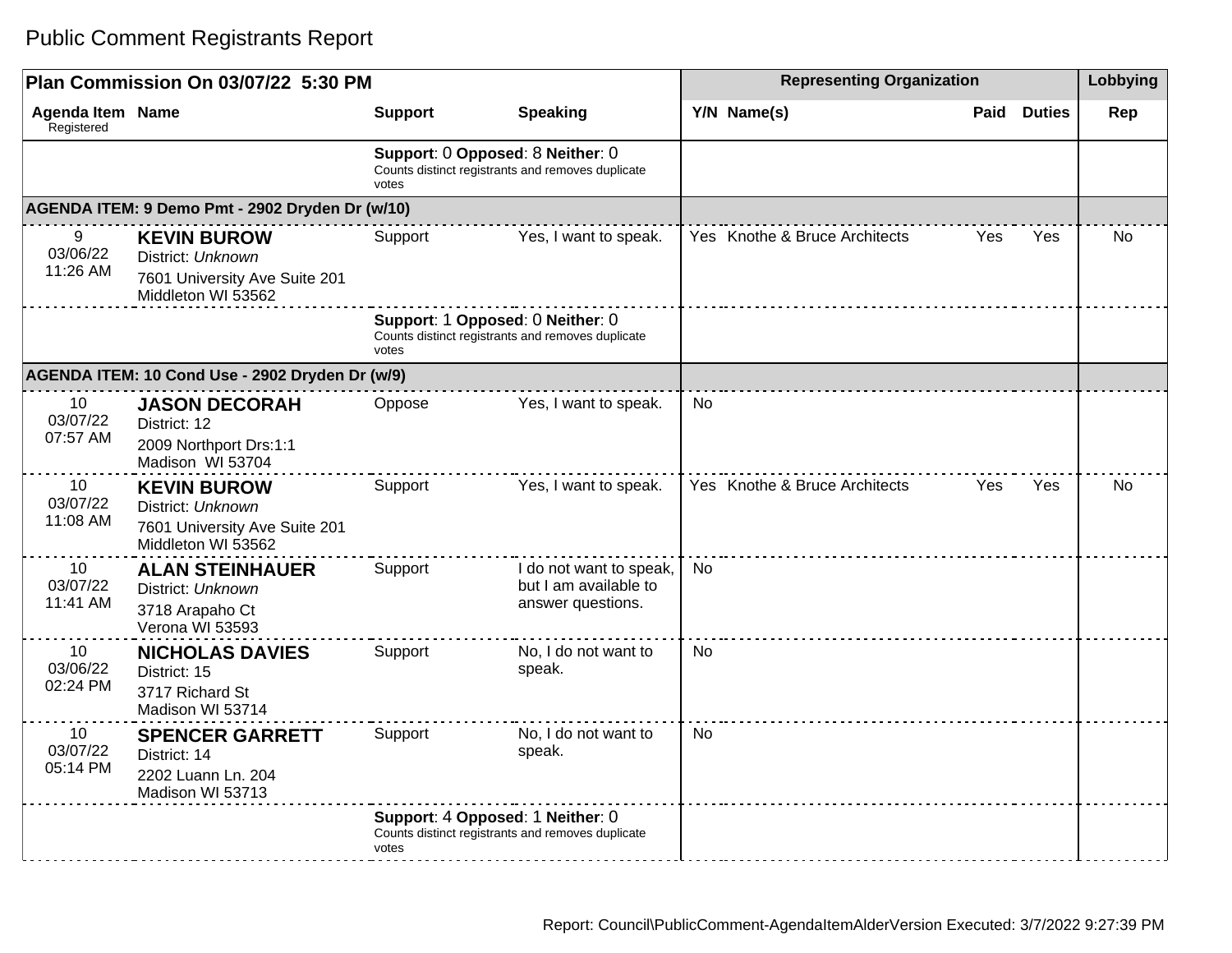| Plan Commission On 03/07/22 5:30 PM |                                                                                    |                                                                                                |                                                                                       | <b>Representing Organization</b> |                                                                                                                     |      |               | Lobbying  |
|-------------------------------------|------------------------------------------------------------------------------------|------------------------------------------------------------------------------------------------|---------------------------------------------------------------------------------------|----------------------------------|---------------------------------------------------------------------------------------------------------------------|------|---------------|-----------|
| Agenda Item Name<br>Registered      |                                                                                    | <b>Support</b>                                                                                 | <b>Speaking</b>                                                                       |                                  | Y/N Name(s)                                                                                                         | Paid | <b>Duties</b> | Rep       |
|                                     | <b>AGENDA ITEM: 11 Cond Use - 614 University Ave</b>                               |                                                                                                |                                                                                       |                                  |                                                                                                                     |      |               |           |
| 11<br>03/07/22<br>02:39 PM          | <b>PAUL SCHINDLER</b><br>District: 2<br>612 University Ave. 21<br>Madison WI 53715 | Oppose                                                                                         | Yes, I want to speak.                                                                 | <b>No</b>                        |                                                                                                                     |      |               |           |
| 11<br>03/07/22<br>02:44 PM          | <b>LUCAS MADDOX</b><br>District: 2<br>612 University Ave 21<br>Madison WI 53715    | Oppose                                                                                         | Yes, I want to speak.                                                                 |                                  | Yes Paul Schindler<br>612 University Ave Apt #21<br>Madison, WI<br>53715<br>(262)-345-2495                          | No   | No.           |           |
| 11<br>03/06/22<br>08:11 PM          | <b>ANDREW GREENWOOD</b><br>District: 2<br>614 University Ave<br>Madison WI 53715   | Support                                                                                        | I do not want to speak,<br>but I am available to<br>answer questions.                 | No                               |                                                                                                                     |      |               |           |
|                                     |                                                                                    | Support: 1 Opposed: 2 Neither: 0<br>Counts distinct registrants and removes duplicate<br>votes |                                                                                       |                                  |                                                                                                                     |      |               |           |
|                                     | AGENDA ITEM: 12 Cond Use - 2702 Agriculture Dr                                     |                                                                                                |                                                                                       |                                  |                                                                                                                     |      |               |           |
| 12<br>03/07/22<br>06:56 PM          | <b>JOHN BIENO</b><br>District: 4<br>612 West Main Street 201<br>Madison WI 53703   | Support                                                                                        | I do not want to speak,<br>but I am available to<br>answer questions.                 |                                  | Yes Precision Diagnostic, Madison<br>TJK Design Build - 612 West<br>Main Street Madison, WI 53703 -<br>608.257.1090 | Yes  | Yes           | <b>No</b> |
|                                     |                                                                                    | votes                                                                                          | Support: 1 Opposed: 0 Neither: 0<br>Counts distinct registrants and removes duplicate |                                  |                                                                                                                     |      |               |           |
|                                     | AGENDA ITEM: 13 Cond Use - 557 North St                                            |                                                                                                |                                                                                       |                                  |                                                                                                                     |      |               |           |
| 13<br>03/07/22<br>12:39 PM          | <b>PHILLIP RYNISH</b><br>District: 12<br>2428 Commercial Ave<br>Madison WI 53704   | Support                                                                                        | I do not want to speak,<br>but I am available to<br>answer questions.                 |                                  | Yes Eken Park Condo Association                                                                                     | No.  | No            |           |
|                                     |                                                                                    | votes                                                                                          | Support: 1 Opposed: 0 Neither: 0<br>Counts distinct registrants and removes duplicate |                                  |                                                                                                                     |      |               |           |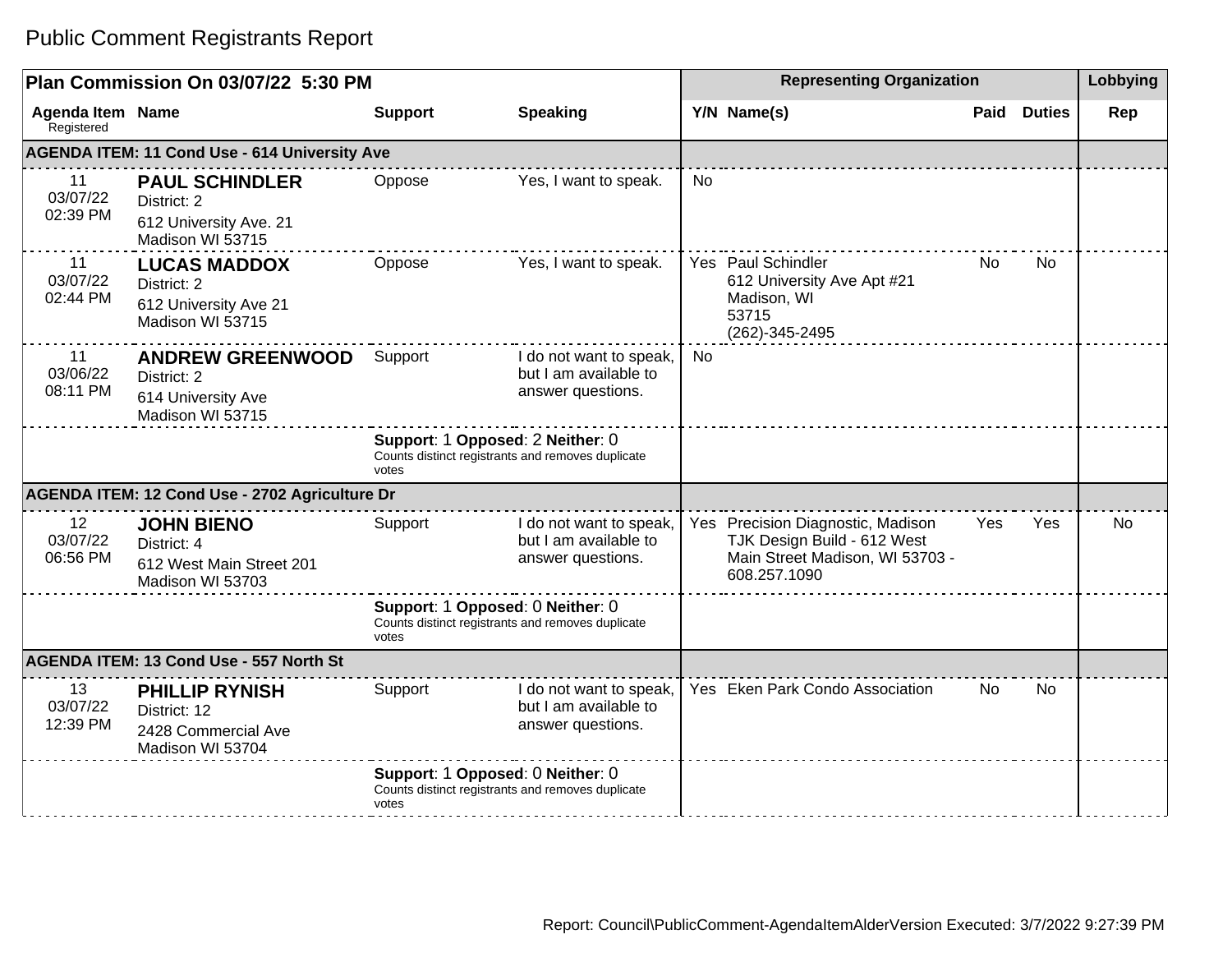| Plan Commission On 03/07/22 5:30 PM   |                                                                                                  |                |                                                                       | <b>Representing Organization</b> |                                                                                           |             |               | Lobbying |
|---------------------------------------|--------------------------------------------------------------------------------------------------|----------------|-----------------------------------------------------------------------|----------------------------------|-------------------------------------------------------------------------------------------|-------------|---------------|----------|
| <b>Agenda Item Name</b><br>Registered |                                                                                                  | <b>Support</b> | <b>Speaking</b>                                                       |                                  | Y/N Name(s)                                                                               | <b>Paid</b> | <b>Duties</b> | Rep      |
|                                       | <b>AGENDA ITEM: 15 Official Map Amdt - Roth-Ruskin-Huxley</b>                                    |                |                                                                       |                                  |                                                                                           |             |               |          |
| 15<br>03/05/22<br>07:52 PM            | <b>PAUL NOELDNER</b><br>District: Unknown<br>136 Kensington<br>Maple Bluff WI 53704              | Oppose         | Yes, I want to speak.                                                 | <b>No</b>                        |                                                                                           |             |               |          |
| 15<br>03/06/22<br>06:11 PM            | <b>BARBARA NOELDNER</b><br>District: Unknown<br>136 Kensington Dr<br>Madison WI 53704            | Oppose         | Yes, I want to speak.                                                 | No                               |                                                                                           |             |               |          |
| 15<br>03/07/22<br>08:21 AM            | <b>DAVID BIERMAN</b><br>District: 18<br>514 Nova Way<br>MADISON WI 53704                         | Oppose         | Yes, I want to speak.                                                 | <b>No</b>                        |                                                                                           |             |               |          |
| 15<br>03/07/22<br>02:51 PM            | <b>BETH SLUYS</b><br>District: 18<br>514 Nova Way<br>Madison WI 53704                            | Oppose         | Yes, I want to speak.                                                 | <b>No</b>                        |                                                                                           |             |               |          |
| 15<br>03/07/22<br>02:57 PM            | <b>JENNIFER ARGELANDER Oppose</b><br>District: 12<br><b>1715 ERIE CT</b><br>MADISON WI 537044623 |                | Yes, I want to speak.                                                 | No                               |                                                                                           |             |               |          |
| 15<br>03/06/22<br>03:14 PM            | <b>JOAN BELL-KAUL</b><br>District: 18<br>4225 ESCH LN<br>MADISON WI 53704-2160                   | Oppose         | I do not want to speak,<br>but I am available to<br>answer questions. |                                  | Yes "Nextdoor" Madison:<br>Environmental/Nature/Wildlife<br>Group (595 members currently) | No          | <b>No</b>     |          |
| 15<br>03/06/22<br>10:15 AM            | <b>REBECCA LEIDNER</b><br>District: 12<br>1915 Spohn Ave.<br>Madison WI 53704                    | Oppose         | No, I do not want to<br>speak.                                        | <b>No</b>                        |                                                                                           |             |               |          |
| 15<br>03/06/22<br>01:46 PM            | <b>KATHRYN MULHERN</b><br>District: 17<br>1609 N. Thompson Dr 205<br>Madison WI 53704            | Oppose         | No, I do not want to<br>speak.                                        | <b>No</b>                        |                                                                                           |             |               |          |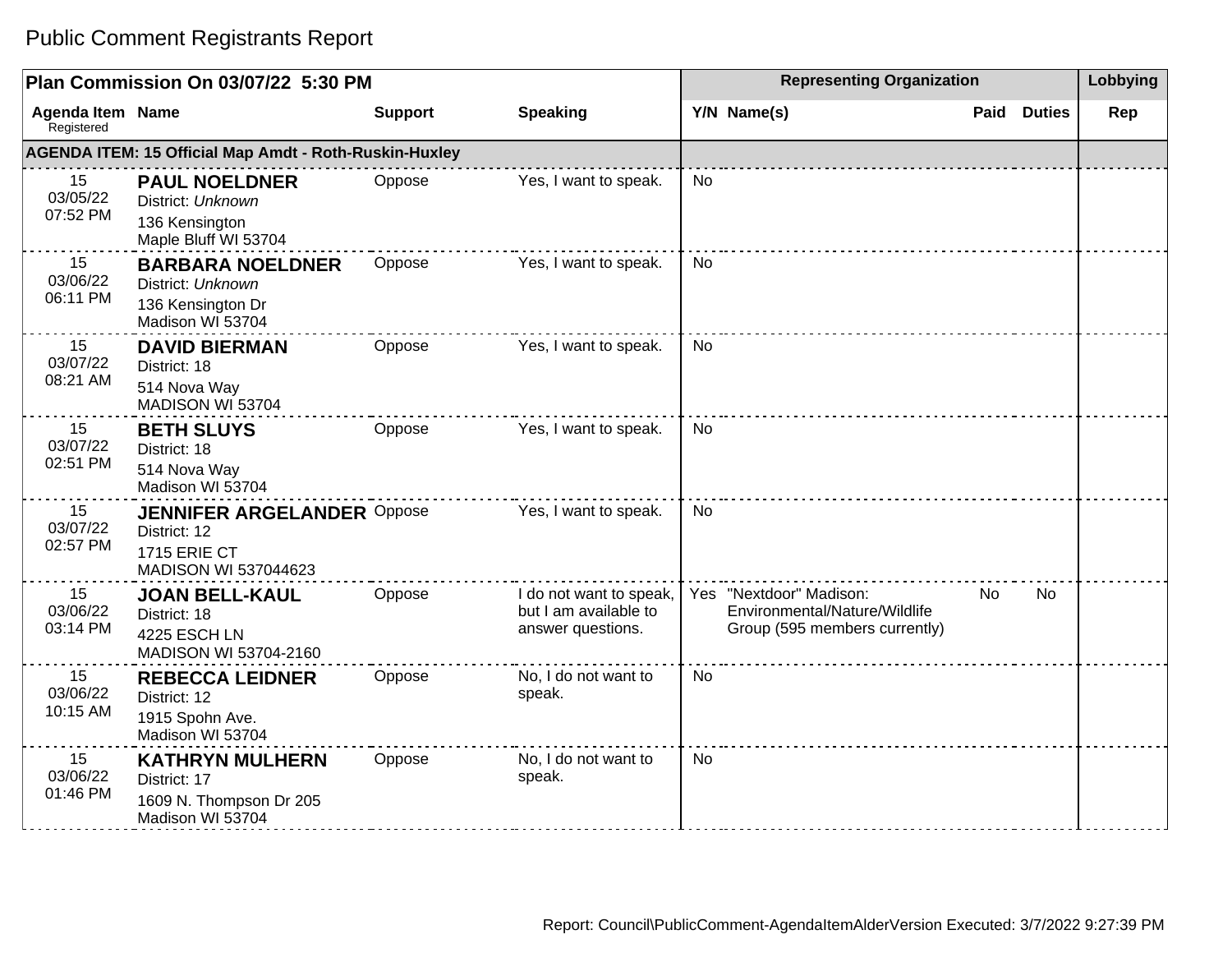| Plan Commission On 03/07/22 5:30 PM |                                                                                               |                |                                | <b>Representing Organization</b> | Lobbying              |     |
|-------------------------------------|-----------------------------------------------------------------------------------------------|----------------|--------------------------------|----------------------------------|-----------------------|-----|
| Agenda Item Name<br>Registered      |                                                                                               | <b>Support</b> | <b>Speaking</b>                | Y/N Name(s)                      | <b>Duties</b><br>Paid | Rep |
|                                     | <b>AGENDA ITEM: 15 Official Map Amdt - Roth-Ruskin-Huxley</b>                                 |                |                                |                                  |                       |     |
| 15<br>03/06/22<br>02:14 PM          | <b>DON FERBER</b><br>District: 15<br>4700 Allis Ave<br>Madison WI 53716                       | Oppose         | No, I do not want to<br>speak. | <b>No</b>                        |                       |     |
| 15<br>03/06/22<br>04:09 PM          | <b>JENNYMKOX@GMAIL.CO Oppose</b><br>M<br>District: 18<br>1230 Monica Lane<br>Madison WI 53704 |                | No, I do not want to<br>speak. | <b>No</b>                        |                       |     |
| 15<br>03/07/22<br>07:14 AM          | <b>KELLY KEARNS</b><br>District: 12<br>1329 Crowley Ave<br>Madison WI 53704                   | Oppose         | No, I do not want to<br>speak. | <b>No</b>                        |                       |     |
| 15<br>03/07/22<br>09:23 AM          | <b>D A KESTER</b><br>District: 12<br>1818 WINCHESTER ST<br>MADISON WI 53704                   | Oppose         | No, I do not want to<br>speak. | <b>No</b>                        |                       |     |
| 15<br>03/07/22<br>11:15 AM          | <b>LINDA SZEWCZYK</b><br>District: 12<br>1941 Spohn Avenue<br>Madison WI 53704                | Oppose         | No, I do not want to<br>speak. | <b>No</b>                        |                       |     |
| 15<br>03/07/22<br>01:59 PM          | <b>MARSHA CANNON</b><br>District: 18<br>5 Cherokee Circle, Unit #202<br>Madison WI 53704      | Oppose         | No, I do not want to<br>speak. | <b>No</b>                        |                       |     |
| 15<br>03/07/22<br>02:25 PM          | <b>KAY HAGERTY</b><br>District: 12<br>1402 wyldewood drr<br>madison WI 53704                  | Oppose         | No, I do not want to<br>speak. | <b>No</b>                        |                       |     |
| 15<br>03/07/22<br>04:11 PM          | <b>CHRISTINE ELHOLM</b><br>District: 12<br>1710 Melrose St.<br>Madison WI 53704               | Oppose         | No, I do not want to<br>speak. | No                               |                       |     |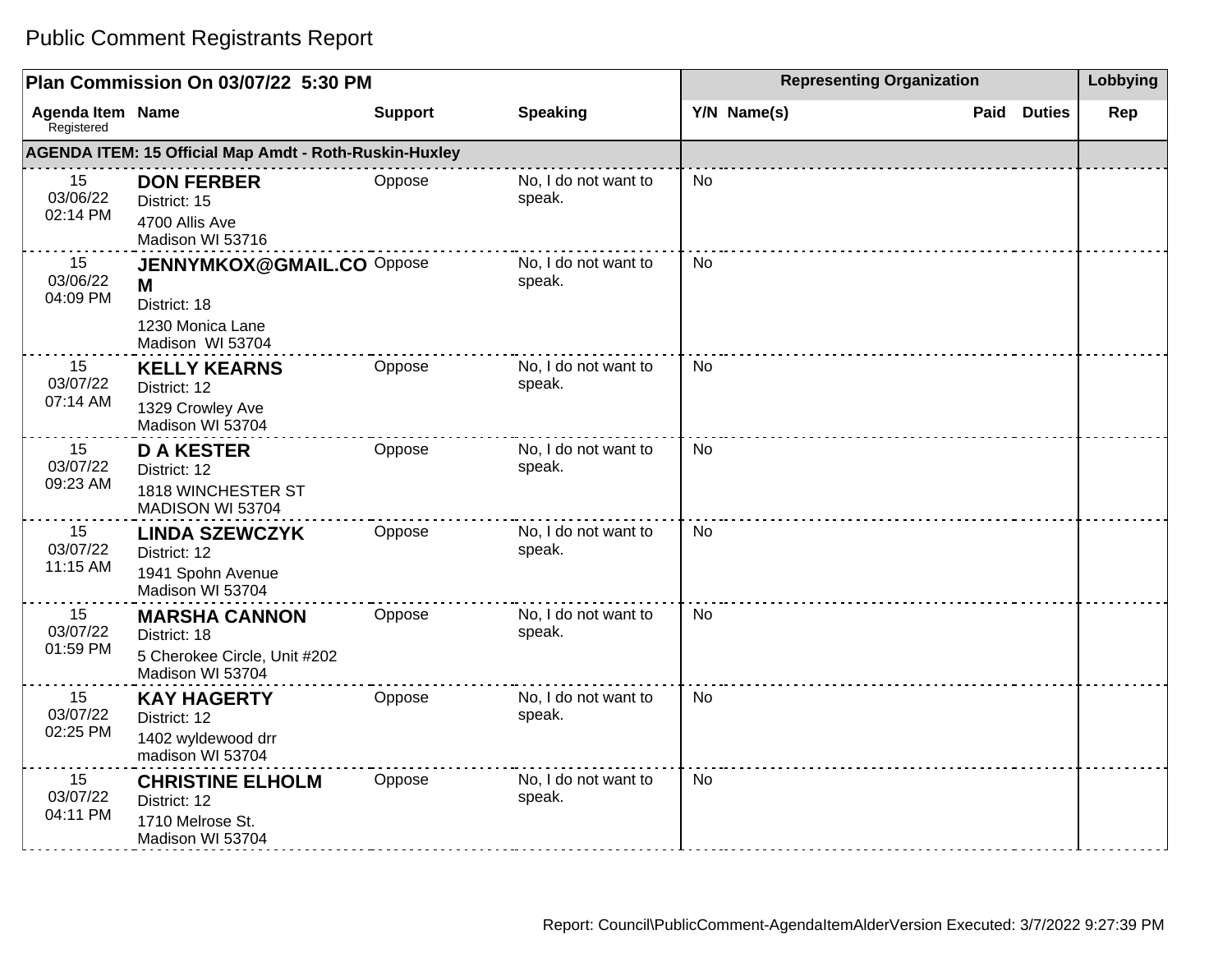| Plan Commission On 03/07/22 5:30 PM |                                                                                                      |                |                                                                                        |           | <b>Representing Organization</b>                                                  |    |      |               |     |
|-------------------------------------|------------------------------------------------------------------------------------------------------|----------------|----------------------------------------------------------------------------------------|-----------|-----------------------------------------------------------------------------------|----|------|---------------|-----|
| Agenda Item Name<br>Registered      |                                                                                                      | <b>Support</b> | <b>Speaking</b>                                                                        |           | Y/N Name(s)                                                                       |    | Paid | <b>Duties</b> | Rep |
|                                     | <b>AGENDA ITEM: 15 Official Map Amdt - Roth-Ruskin-Huxley</b>                                        |                |                                                                                        |           |                                                                                   |    |      |               |     |
| 15<br>03/07/22<br>05:32 PM          | <b>JAMES KRAUSE</b><br>District: 12<br>2417 Pennsylvania Ave<br>Madison WI 53704                     | Oppose         | No, I do not want to<br>speak.                                                         | <b>No</b> |                                                                                   |    |      |               |     |
|                                     |                                                                                                      | votes          | Support: 0 Opposed: 17 Neither: 0<br>Counts distinct registrants and removes duplicate |           |                                                                                   |    |      |               |     |
| Myrtle St, et al                    | AGENDA ITEM: 17 Rezoning - 2003 Aberg Ave, 702-910 Oscar Ave, 2228 & 2231-2235                       |                |                                                                                        |           |                                                                                   |    |      |               |     |
| 17<br>03/07/22<br>02:52 PM          | <b>BETH SLUYS</b><br>District: 18<br>514 Nova Way<br>Madison WI 53704                                | Oppose         | Yes, I want to speak.                                                                  | <b>No</b> |                                                                                   |    |      |               |     |
|                                     |                                                                                                      | votes          | Support: 0 Opposed: 1 Neither: 0<br>Counts distinct registrants and removes duplicate  |           |                                                                                   |    |      |               |     |
|                                     | AGENDA ITEM: 18 Rezoning - 2007 Roth St, 1810 and 1834 Commercial Ave, et al                         |                |                                                                                        |           |                                                                                   |    |      |               |     |
| 18<br>03/05/22<br>07:26 PM          | <b>PAUL NOELDNER</b><br>District: Unknown<br>136 Kensington<br>Maple Bluff WI 53704                  | Support        | Yes, I want to speak.                                                                  | <b>No</b> |                                                                                   |    |      |               |     |
| 18<br>03/06/22<br>03:39 PM          | <b>SUSI PIKE HUGHES</b><br>District: Unknown<br>31876 Via Pato<br>Coto de Caza CA 92679              | Oppose         | Yes, I want to speak.                                                                  |           | Yes JRPike Corporation<br>1000 Guadalupe St<br>Kerrville TX 78028<br>949 842 7658 | No |      | No            |     |
| 18<br>03/06/22<br>06:03 PM          | <b>HENRY A. ANDERSON,</b><br><b>MD</b><br>District: Unknown<br>200 LAKEWOOD BLVD<br>MADISON WI 53704 | Oppose         | Yes, I want to speak.                                                                  | <b>No</b> |                                                                                   |    |      |               |     |
| 18<br>03/06/22<br>06:12 PM          | <b>BARBARA NOELDNER</b><br>District: Unknown<br>136 Kensington Dr<br>Madison WI 53704                | Support        | Yes, I want to speak.                                                                  | <b>No</b> |                                                                                   |    |      |               |     |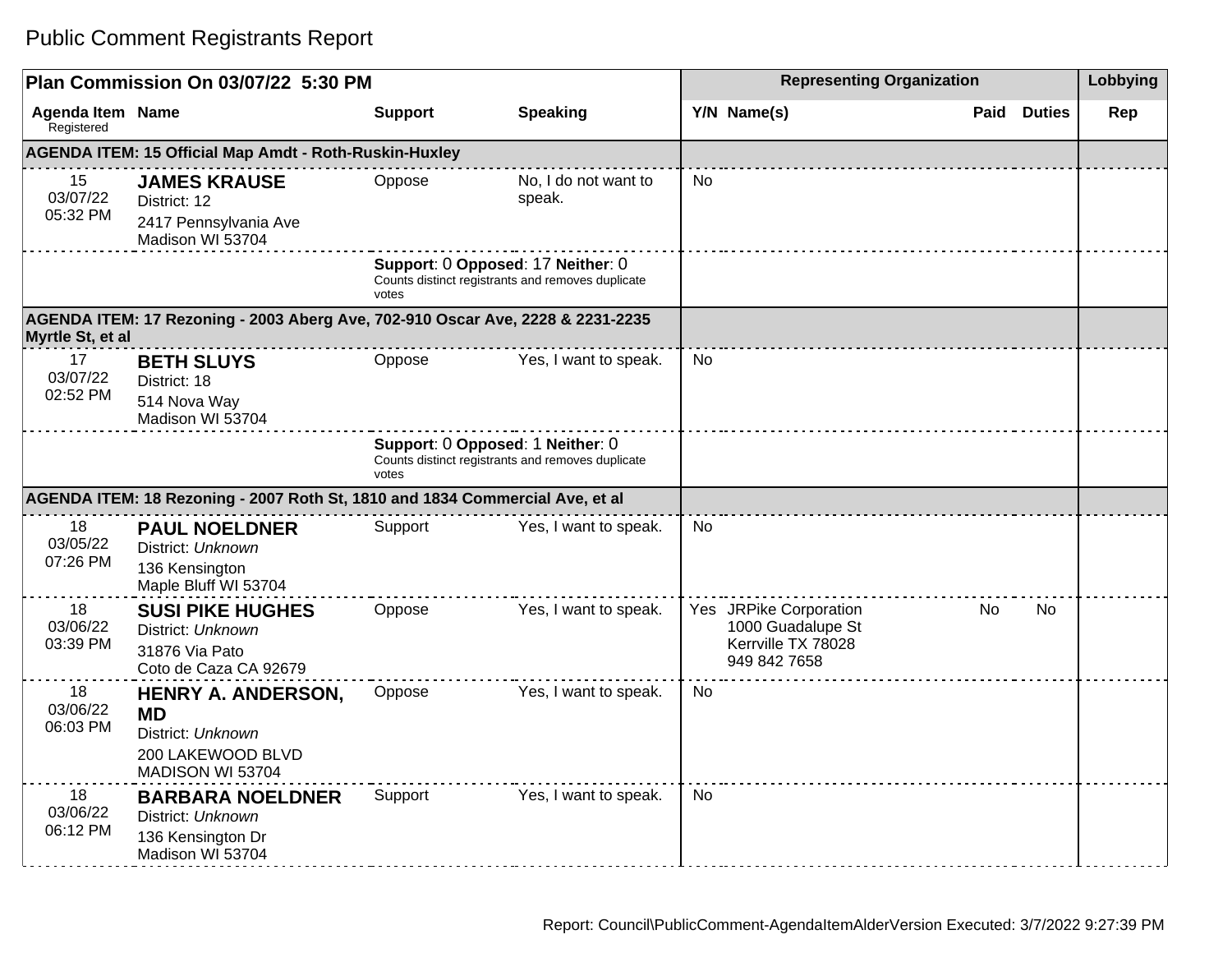#### **Plan Commission On 03/07/22 5:30 PM Representing Organization Lobbying Agenda Item Registered Name Support Speaking Y/N Name(s) Paid Duties Rep AGENDA ITEM: 18 Rezoning - 2007 Roth St, 1810 and 1834 Commercial Ave, et al** 18 03/07/22 08:23 AM **DAVID BIERMAN** District: 18 514 Nova Way MADISON WI 53704 Oppose Yes, I want to speak. No 18 03/07/22 09:50 AM **BRENDA K KLECKER** District: 12 703 Ruskin Street Madison WI 53704 Oppose Yes, I want to speak. No 18 03/07/22 02:49 PM **BETH SLUYS** District: 18 514 Nova Way Madison WI 53704 Oppose Yes, I want to speak. No 18 03/07/22 02:56 PM **JENNIFER ARGELANDER** District: 12 1715 ERIE CT MADISON WI 537044623 Yes, I want to speak.  $\vert$  No 18 03/07/22 04:47 PM **CHET HERMANSEN** District: 12 1745 Boyd Av. Madison WI 53704 Oppose Yes, I want to speak. No 18 03/06/22 03:12 PM **JOAN BELL-KAUL** District: 18 4225 ESCH LN MADISON WI 53704-2160 Support I do not want to speak, but I am available to answer questions. Yes "Nextdoor" Madison: Environmental/Nature/Wildlife Group (595 members currently) No No 18 03/06/22 10:16 AM **REBECCA LEIDNER** District: 12 1915 Spohn Ave. Madison WI 53704 Support No, I do not want to speak. No 18 03/06/22 01:44 PM **KATHRYN MULHERN** District: 17 1609 N Thompson Dr 205 Madison WI 53704 Support No, I do not want to speak. No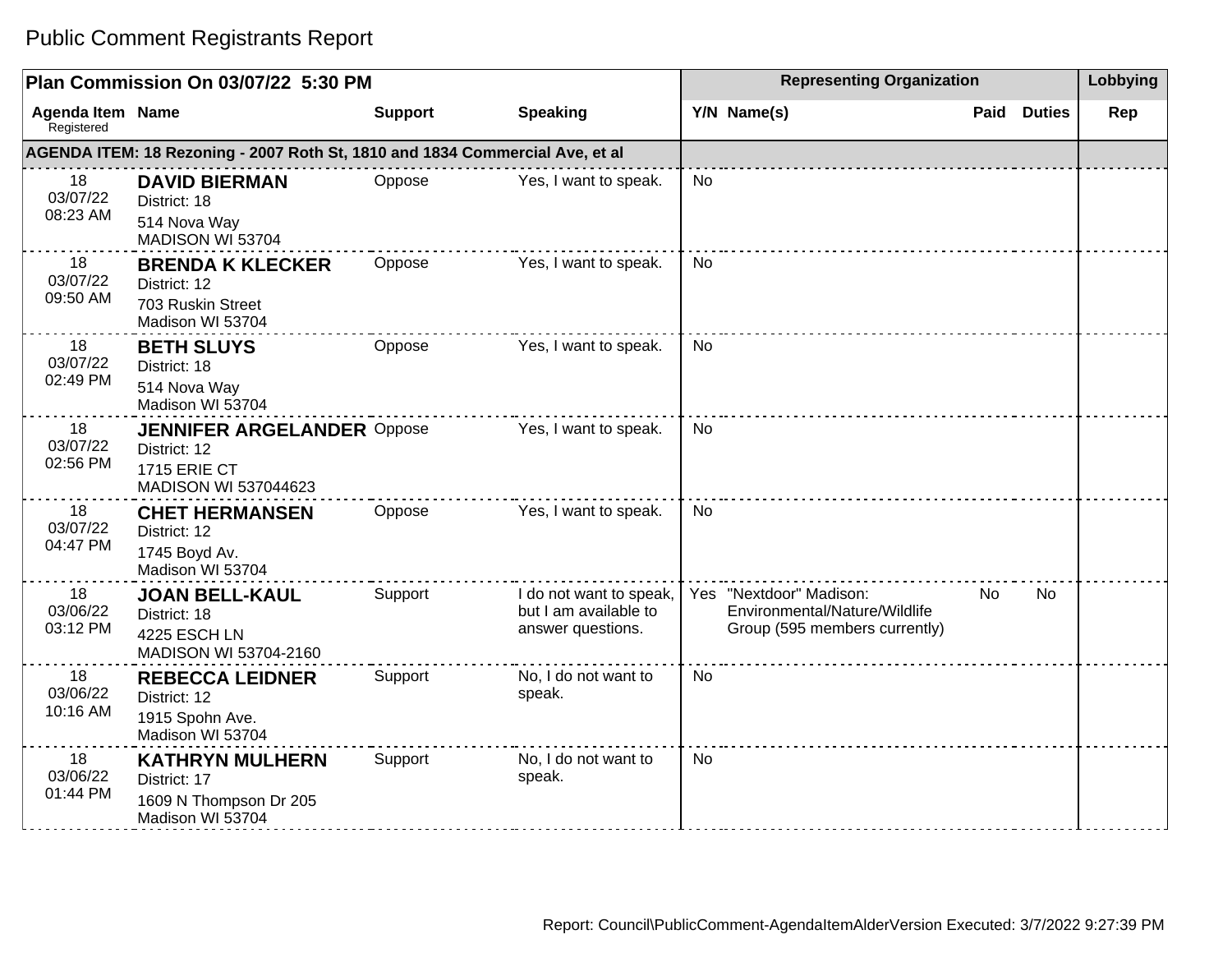| Plan Commission On 03/07/22 5:30 PM |                                                                                                |                                            |                                                   |             | <b>Representing Organization</b> |      |               |     |  |
|-------------------------------------|------------------------------------------------------------------------------------------------|--------------------------------------------|---------------------------------------------------|-------------|----------------------------------|------|---------------|-----|--|
| Agenda Item Name<br>Registered      |                                                                                                | <b>Support</b>                             | <b>Speaking</b>                                   | Y/N Name(s) |                                  | Paid | <b>Duties</b> | Rep |  |
|                                     | AGENDA ITEM: 18 Rezoning - 2007 Roth St, 1810 and 1834 Commercial Ave, et al                   |                                            |                                                   |             |                                  |      |               |     |  |
| 18<br>03/06/22<br>04:07 PM          | <b>JENNYMKOX@GMAIL.CO Support</b><br>M<br>District: 18<br>1230 Monica Lane<br>Madison WI 53704 |                                            | No, I do not want to<br>speak.                    | No          |                                  |      |               |     |  |
| 18<br>03/07/22<br>07:12 AM          | <b>KELLY KEARNS</b><br>District: 12<br>1329 Crowley Ave<br>Madison WI 53704                    | Support                                    | No, I do not want to<br>speak.                    | No          |                                  |      |               |     |  |
| 18<br>03/07/22<br>09:09 AM          | <b>ANITA WEIER</b><br>District: 18<br>20 Golf Parkway<br>Madison WI 53704                      | Support                                    | No, I do not want to<br>speak.                    | No          |                                  |      |               |     |  |
| 18<br>03/07/22<br>09:21 AM          | <b>D A KESTER</b><br>District: 12<br>1818 WINCHESTER ST<br>MADISON WI 53704                    | Support                                    | No, I do not want to<br>speak.                    | No          |                                  |      |               |     |  |
| 18<br>03/07/22<br>11:13 AM          | <b>LINDA SZEWCZYK</b><br>District: 12<br>1941 Spohn Avenue<br>Madison WI 53704                 | Support                                    | No, I do not want to<br>speak.                    | <b>No</b>   |                                  |      |               |     |  |
| 18<br>03/07/22<br>02:01 PM          | <b>MARSHA CANNON</b><br>District: 18<br>5 Cherokee Circle - Unit 202<br>Madison WI 53704-8496  | Oppose                                     | No, I do not want to<br>speak.                    | No          |                                  |      |               |     |  |
| 18<br>03/07/22<br>02:23 PM          | <b>KAY HAGERTY</b><br>District: 12<br>1402 wyldewood dr<br>madison WI 53704                    | Support                                    | No, I do not want to<br>speak.                    | <b>No</b>   |                                  |      |               |     |  |
| 18<br>03/07/22<br>04:09 PM          | <b>CHRISTINE ELHOLM</b><br>District: 12<br>1710 Melrose St.<br>Madison WI 53704                | Oppose                                     | No, I do not want to<br>speak.                    | No          |                                  |      |               |     |  |
|                                     |                                                                                                | Support: 11 Opposed: 9 Neither: 0<br>votes | Counts distinct registrants and removes duplicate |             |                                  |      |               |     |  |

Report: Council\PublicComment-AgendaItemAlderVersion Executed: 3/7/2022 9:27:39 PM